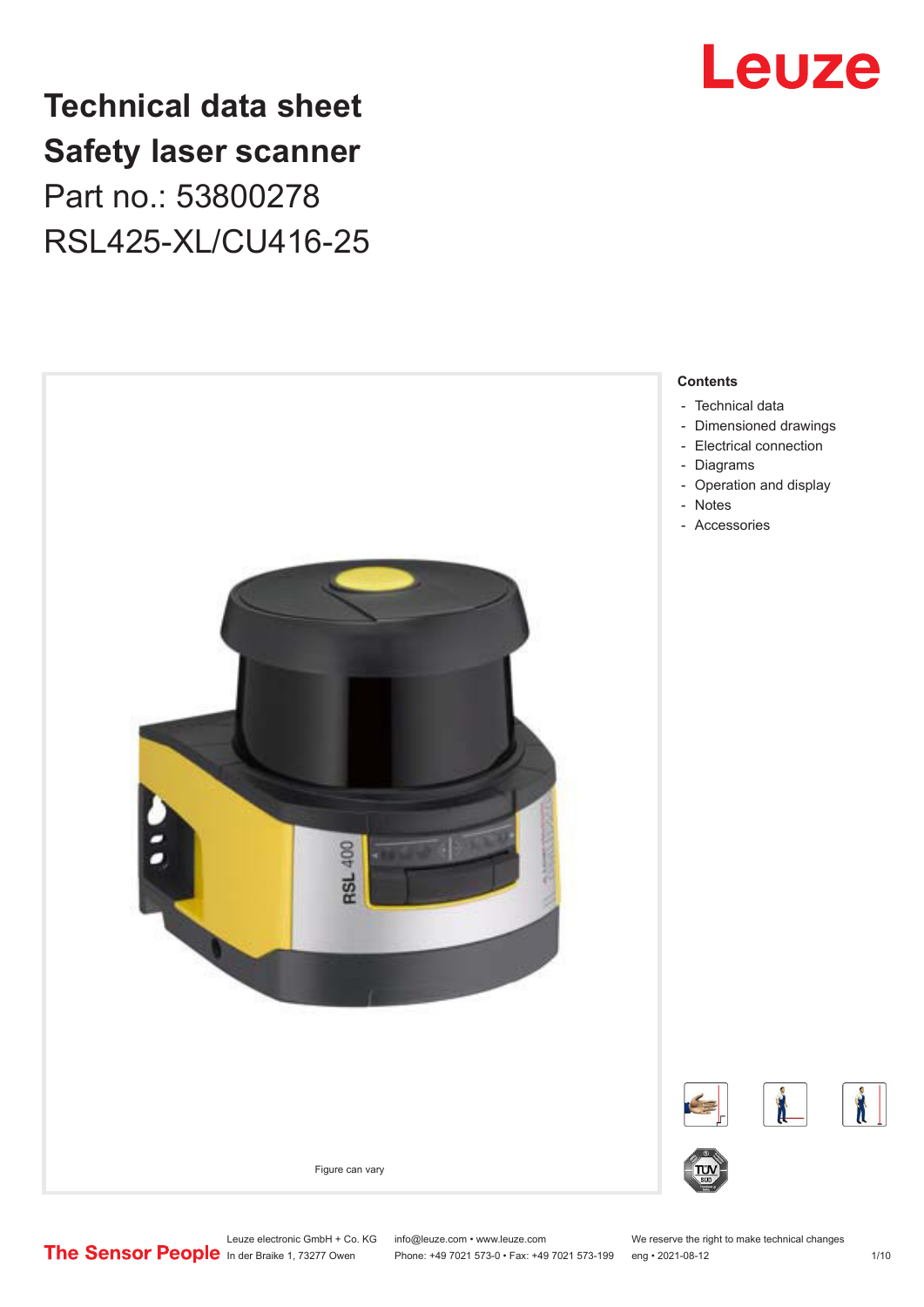## <span id="page-1-0"></span>**Technical data**

# Leuze

### **Basic data**

| <b>Basic data</b>                                |                                                             | <b>Mea</b>                        |
|--------------------------------------------------|-------------------------------------------------------------|-----------------------------------|
| Series                                           | <b>RSL 400</b>                                              | <b>Deter</b>                      |
| <b>Application</b>                               | Mobile danger zone guarding                                 | <b>Diffu</b>                      |
|                                                  | Mobile side guarding                                        | Angu                              |
|                                                  | Stationary access quarding                                  | Dista                             |
|                                                  | Stationary danger zone guarding                             | Dista                             |
| <b>Special version</b>                           |                                                             | <b>Syste</b><br>$D_{\text{real}}$ |
| <b>Special version</b>                           | Measurement data output optimized for<br>vehicle navigation |                                   |
| <b>Functions</b>                                 |                                                             | Meas                              |
| <b>Functions</b>                                 | Dynamic contactor monitoring (EDM),<br>selectable           |                                   |
|                                                  | E-stop linkage                                              |                                   |
|                                                  | Four-field mode                                             | Lase                              |
|                                                  | Resolution, selectable                                      | Lase                              |
|                                                  |                                                             | Lase                              |
| <b>Characteristic parameters</b>                 |                                                             | Lase                              |
| Type                                             | 3, IEC/EN 61496                                             |                                   |
| <b>SIL</b>                                       | 2, IEC 61508                                                | Elec                              |
| <b>SILCL</b>                                     | 2, IEC/EN 62061                                             | Prote                             |
| Performance Level (PL)                           | d, EN ISO 13849-1                                           |                                   |
| $\mathsf{PFH}_{\mathsf{n}}$                      | 0.00000009 per hour                                         | Pε                                |
| PFH <sub>D</sub>                                 | 9E-08 per hour                                              | Su                                |
| Mission time T <sub>M</sub>                      | 20 years, EN ISO 13849-1                                    | Cυ<br>m                           |
| Category                                         | 3, EN ISO 13849                                             | Po                                |
| <b>Protective field data</b>                     |                                                             | Οι                                |
| <b>Scanning angle</b>                            | 270°                                                        | Nυ                                |
| Minimum adjustable range                         | 50 mm                                                       | ou                                |
| Number of field pairs, reversible                | 10                                                          |                                   |
| Number of quads, reversible                      | 10                                                          |                                   |
| <b>Number of protective functions</b>            | 1 Piece(s)                                                  |                                   |
| Number of independent sensor confi-<br>gurations | $\mathbf{1}$                                                |                                   |
| Diffuse reflection, min.                         | 1.8%                                                        |                                   |
| <b>Operating range</b>                           | 08.25m                                                      |                                   |
| Warning field data                               |                                                             |                                   |
| Number of field pairs                            | 10                                                          |                                   |
| <b>Operating range</b>                           | $020$ m                                                     |                                   |
| Object size                                      | 150 mm x 150 mm                                             |                                   |
| Diffuse reflection, min.                         | 10 %                                                        |                                   |
| <b>Optical data</b>                              |                                                             | Serv                              |
| <b>Light source</b>                              | Laser, Infrared                                             |                                   |
| Laser light wavelength                           | 905 nm                                                      | <b>Type</b>                       |
| Laser class                                      | 1, IEC/EN 60825-1:2014                                      | в١                                |
| <b>Transmitted-signal shape</b>                  | Pulsed                                                      | Fu                                |
| <b>Repetition frequency</b>                      | 90 kHz                                                      | F۳                                |
|                                                  |                                                             |                                   |

#### **Measurement data**

| Measurement data                                                                 |                                                                                                                                                                   |  |
|----------------------------------------------------------------------------------|-------------------------------------------------------------------------------------------------------------------------------------------------------------------|--|
| <b>Detection range</b>                                                           | $050$ m, Diffuse reflection $>90\%$                                                                                                                               |  |
| Diffuse reflection                                                               | 20 %                                                                                                                                                              |  |
| <b>Angular resolution</b>                                                        | $0.1$ $^{\circ}$                                                                                                                                                  |  |
| Distance resolution, radial                                                      | 1 mm                                                                                                                                                              |  |
| Distance resolution, lateral                                                     | $0.1$ <sup><math>\circ</math></sup>                                                                                                                               |  |
| Systematic measurement error D <sub>meas</sub> -<br>$\mathsf{D}_{\mathsf{real}}$ | $min.: -20$ mm<br>$typ.: -10$ mm<br>max.: 0 mm<br>> (Diffuse reflection:<br>1.8%  retro-reflector<br>Measurement range: 0.2  25 m)                                |  |
| <b>Measurement value noise</b>                                                   | 10 mm, 1 σ<br>$\cdot$ Diffuse reflection: 1.8%  20%<br>Measurement range: 0  9 m<br>• Diffuse reflection: 20%  retro-<br>reflector<br>Measurement range: 0  25 m) |  |
| Laser spot (H x W), 10 m                                                         | 60 mm x 13 mm                                                                                                                                                     |  |
| Laser spot (H x W), 20 m                                                         | 165 mm x 24 mm                                                                                                                                                    |  |
| Laser spot (H x W), 30 m                                                         | 265 mm x 40 mm                                                                                                                                                    |  |
| Laser spot (H x W), 40 m                                                         | 285 mm x 57 mm                                                                                                                                                    |  |
| Electrical data                                                                  |                                                                                                                                                                   |  |
| <b>Protective circuit</b>                                                        | Overvoltage protection                                                                                                                                            |  |
|                                                                                  |                                                                                                                                                                   |  |
| Performance data                                                                 |                                                                                                                                                                   |  |
| Supply voltage U <sub>B</sub>                                                    | 24 V, DC, -30  20 %                                                                                                                                               |  |
| max.                                                                             | Current consumption (without load), 700 mA, (use power supply unit with 3 A)                                                                                      |  |
| Power consumption, max.                                                          | 17 W, For 24 V, plus output load                                                                                                                                  |  |
|                                                                                  |                                                                                                                                                                   |  |
| Outputs                                                                          |                                                                                                                                                                   |  |
| Number of safety-related switching 2 Piece(s)<br>outputs (OSSDs)                 |                                                                                                                                                                   |  |
|                                                                                  |                                                                                                                                                                   |  |
| Safety-related switching outputs                                                 |                                                                                                                                                                   |  |
| Type                                                                             | Safety-related switching output OSSD                                                                                                                              |  |
| Switching voltage high, min.                                                     | 20.8 V                                                                                                                                                            |  |
| Switching voltage low, max.                                                      | 2V                                                                                                                                                                |  |
| Voltage type                                                                     | DC                                                                                                                                                                |  |
| Safety-related switching output 1                                                |                                                                                                                                                                   |  |
| Assignment                                                                       | Connection 1, gray wire                                                                                                                                           |  |
| Switching element                                                                | Transistor, PNP                                                                                                                                                   |  |
|                                                                                  |                                                                                                                                                                   |  |
| Safety-related switching output 2                                                |                                                                                                                                                                   |  |
| Assignment                                                                       | Connection 1, pink wire                                                                                                                                           |  |
| <b>Switching element</b>                                                         | Transistor, PNP                                                                                                                                                   |  |
|                                                                                  |                                                                                                                                                                   |  |
| <b>Service interface</b>                                                         |                                                                                                                                                                   |  |
| Type                                                                             | Bluetooth, USB                                                                                                                                                    |  |
| <b>Bluetooth</b>                                                                 |                                                                                                                                                                   |  |
| <b>Function</b>                                                                  | Configuration/parametering                                                                                                                                        |  |
| <b>Frequency band</b>                                                            | 2,400  2,483.5 MHz                                                                                                                                                |  |
| <b>Radiated transmitting power</b>                                               | Max. 4.5 dBm (2.82 mW), class 2                                                                                                                                   |  |
|                                                                                  |                                                                                                                                                                   |  |

### **USB**

| ---                      |                                                                        |
|--------------------------|------------------------------------------------------------------------|
| <b>Function</b>          | Configuration/parametering                                             |
| Connection               | USB 2.0 mini-B, socket                                                 |
| Transmission speed, max. | 12 Mbit/s                                                              |
| Cable length             | $\leq$ 5m<br>Longer cable lengths are possible using<br>active cables. |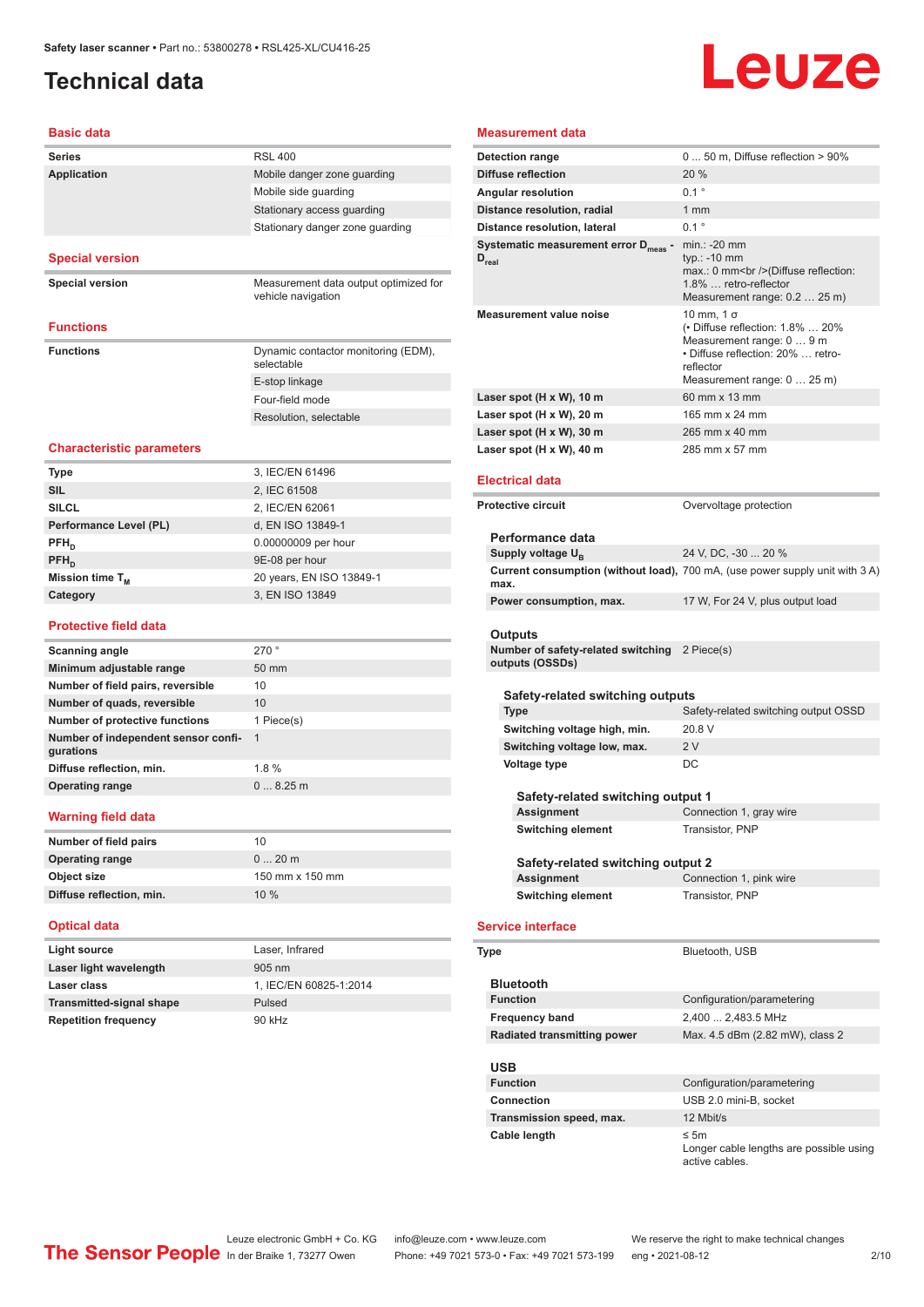## **Technical data**

## Leuze

#### **Connection**

| Number of connection |  |  |
|----------------------|--|--|

#### **Number of connections** 2 Piece(s)

| <b>Connection 1</b>         |                       |
|-----------------------------|-----------------------|
| <b>Function</b>             | Machine interface     |
| Type of connection          | Cable                 |
| Cable length                | 25,000 mm             |
| <b>Sheathing material</b>   | PVC                   |
| Cable color                 | <b>Black</b>          |
| <b>Number of conductors</b> | 16 -wire              |
| Wire cross section supply   | $1 \text{ mm}^2$      |
| Wire cross section signals  | $0.14 \, \text{mm}^2$ |
|                             |                       |
| <b>Connection 2</b>         |                       |
| <b>Function</b>             | Data interface        |
| <b>Type of connection</b>   | Connector             |
| <b>Thread size</b>          | M <sub>12</sub>       |
| <b>Type</b>                 | Female                |
| <b>Material</b>             | Metal                 |
| No. of pins                 | 4-pin                 |
| Encoding                    | D-coded               |
|                             |                       |

#### **Environmental data**

| Ambient temperature, operation     | 050 °C      |
|------------------------------------|-------------|
| Ambient temperature, storage       | $-20$ 60 °C |
| Relative humidity (non-condensing) | 1595%       |

#### **Certifications**

| Degree of protection                                               | IP 65          |
|--------------------------------------------------------------------|----------------|
| <b>Protection class</b>                                            | III, EN 61140  |
| <b>Certifications</b>                                              | <b>TÜV Süd</b> |
| Test procedure for EMC in accordance DIN 40839-1/3                 |                |
| with standard                                                      | FN 61496-1     |
| Test procedure for oscillation in<br>accordance with standard      | EN 60068-2-6   |
| Test procedure for continuous shock<br>in accordance with standard | IEC 60068-2-29 |
| US patents                                                         | US 10,304,307B |
|                                                                    | US 7,656,917 B |
|                                                                    | US 7,696,468 B |
|                                                                    | US 8,520,221 B |
| <b>Classification</b>                                              |                |
| <b>Customs tariff number</b>                                       | 85365019       |
| eCl@ss 5.1.4                                                       | 27272705       |
| eCl@ss 8.0                                                         | 27272705       |
| eCl@ss 9.0                                                         | 27272705       |
| eCl@ss 10.0                                                        | 27272705       |
| eCl@ss 11.0                                                        | 27272705       |
| <b>ETIM 5.0</b>                                                    | EC002550       |

**ETIM 6.0** EC002550 **ETIM 7.0** EC002550

#### **Mechanical data**

**Cable properties**

**Cable resistance, max.** 15 Ω

| Dimension (W x H x L)    | 140 mm x 149 mm x 140 mm     |
|--------------------------|------------------------------|
| <b>Housing material</b>  | Metal                        |
|                          | Plastic                      |
| <b>Metal housing</b>     | Diecast zinc                 |
| Lens cover material      | Plastic/PC                   |
| Net weight               | 3,000q                       |
| <b>Housing color</b>     | Yellow, RAL 1021             |
| <b>Type of fastening</b> | Mounting plate               |
|                          | Through-hole mounting        |
|                          | Via optional mounting device |

#### **Operation and display**

| Type of display             | Alphanumerical display |
|-----------------------------|------------------------|
|                             | <b>LED</b> indicator   |
| Number of LEDs              | 3 Piece(s)             |
| Type of configuration       | Software Sensor Studio |
| <b>Operational controls</b> | Software Sensor Studio |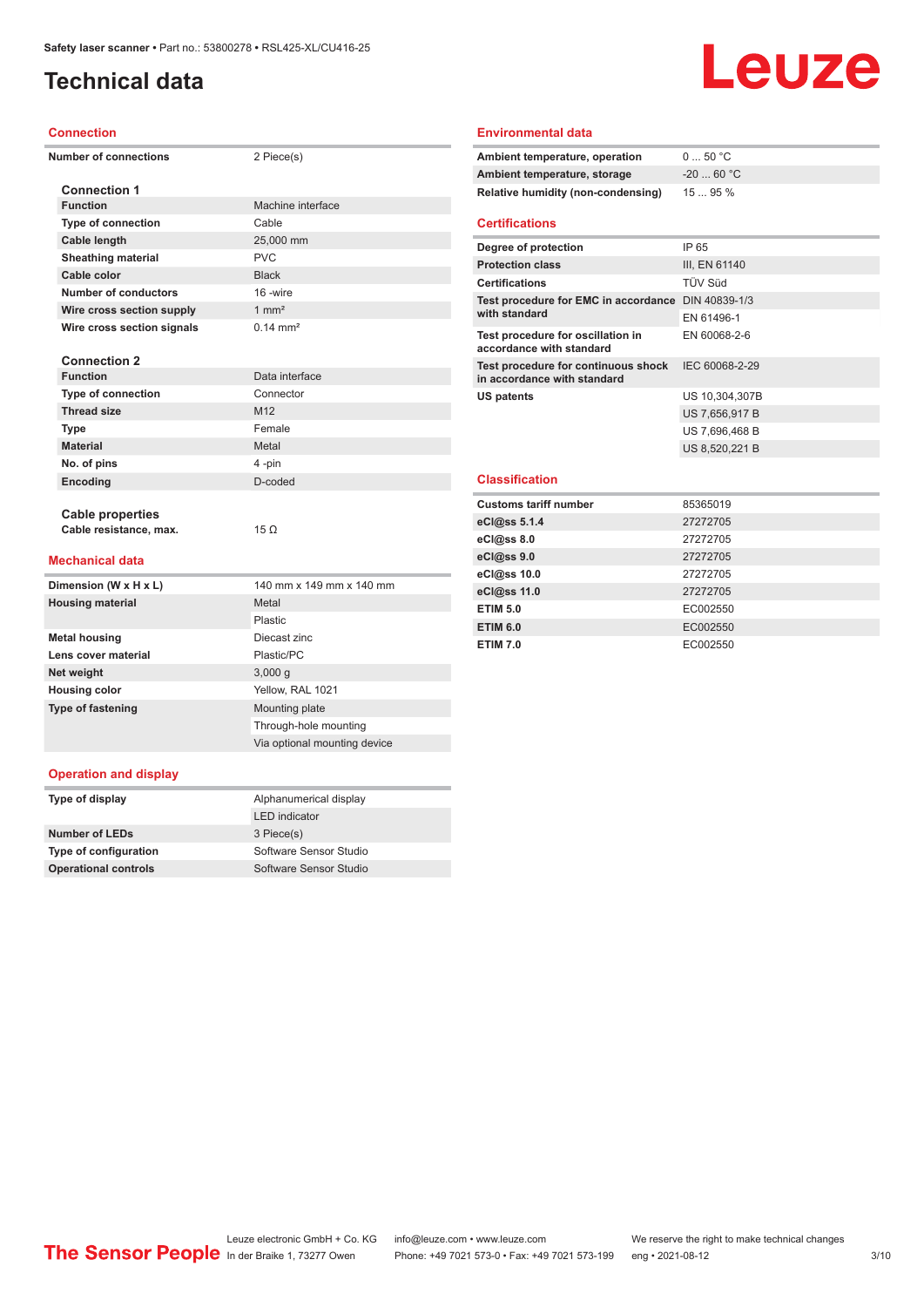## <span id="page-3-0"></span>**Dimensioned drawings**

All dimensions in millimeters

Dimensions safety laser scanner with connection unit









1 Scan level

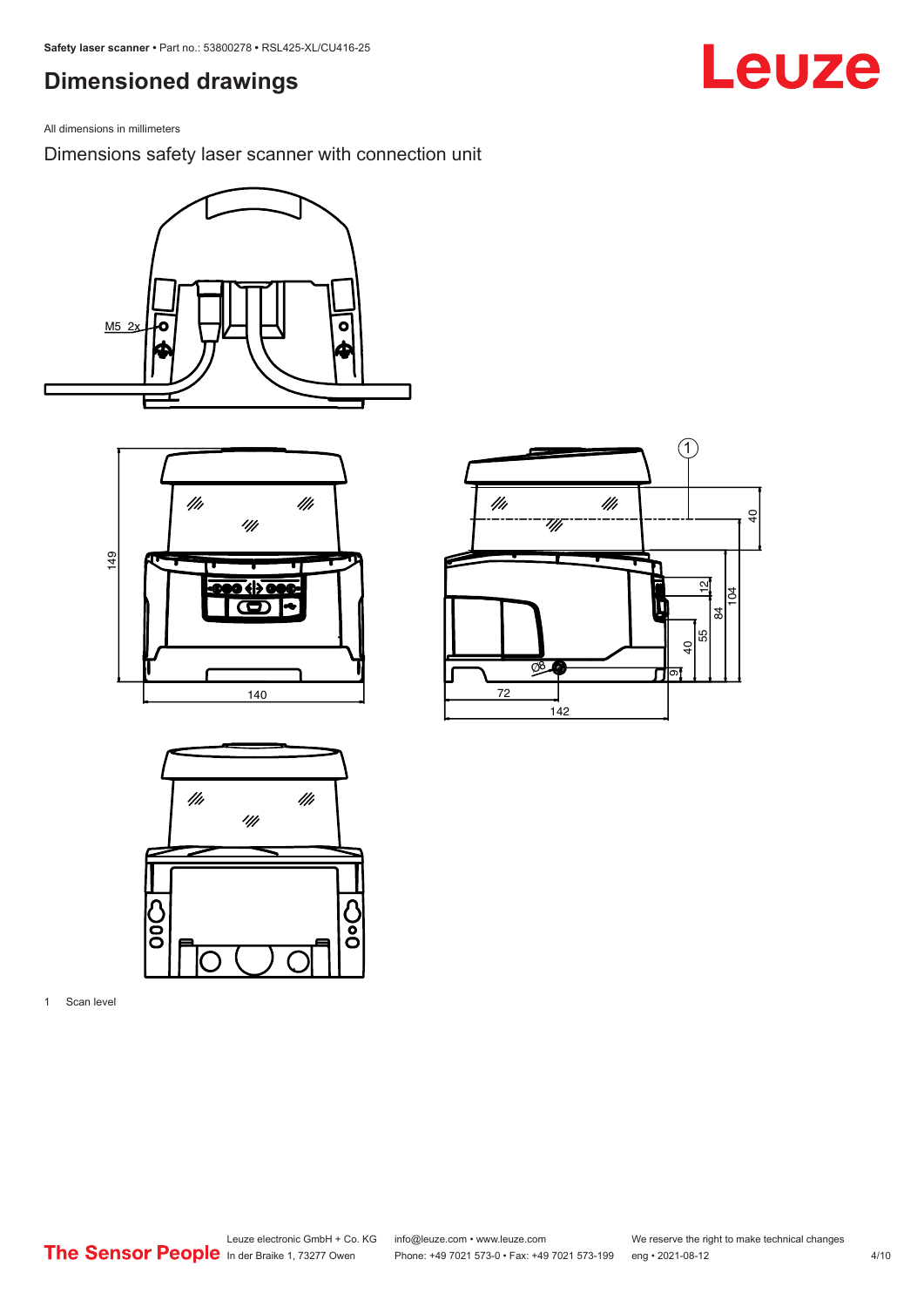## **Dimensioned drawings**

Mounting dimensions safety laser scanner with connection unit



Minimum space requirements for installation and replacement of scanner unit



Leuze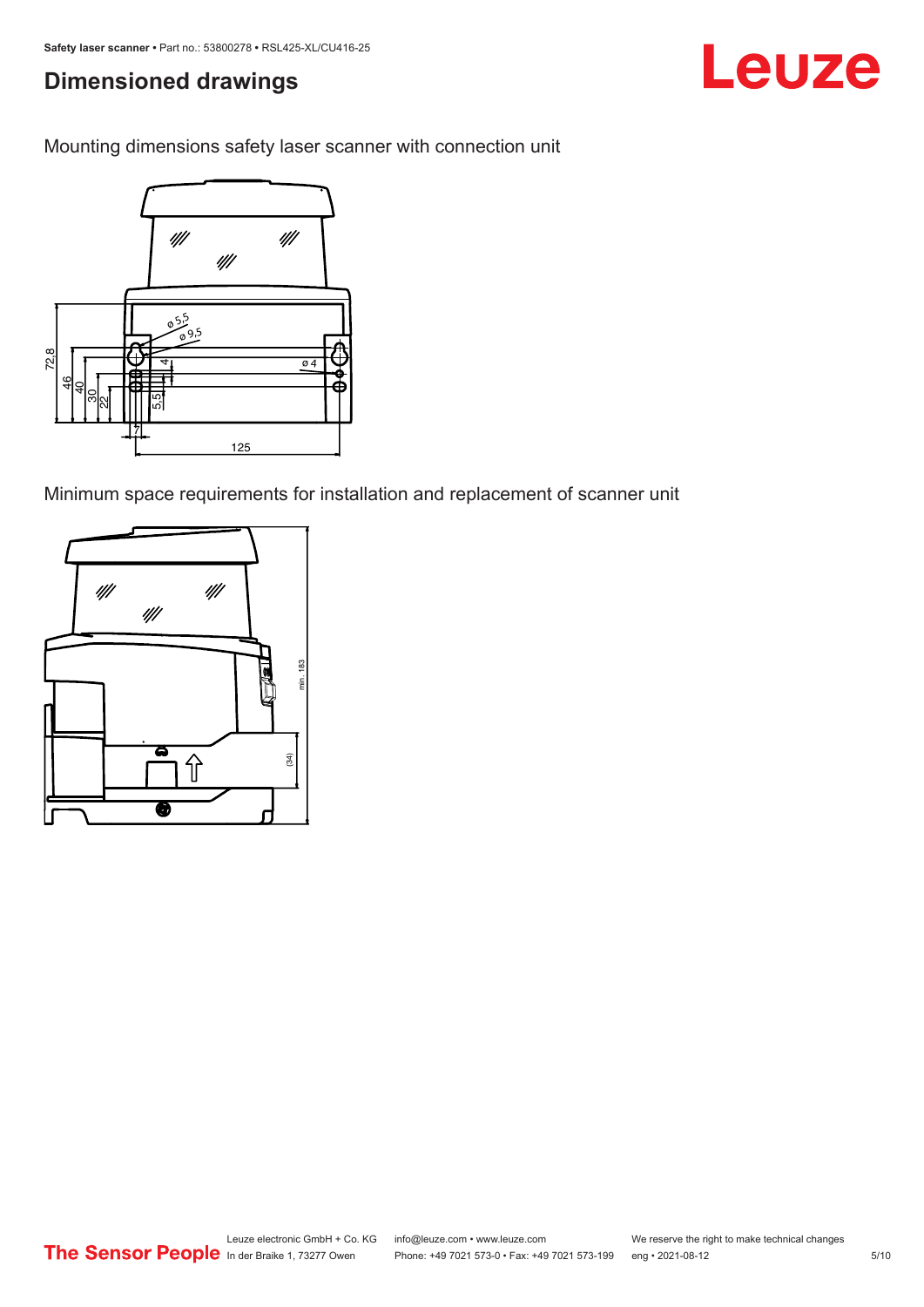## <span id="page-5-0"></span>**Dimensioned drawings**

## Leuze

Dimensions of scanning range



1 Reference point for distance measurement and protective field radius

## **Electrical connection**

#### **Connection 1**

| <b>Function</b>             | Machine interface   |
|-----------------------------|---------------------|
| Type of connection          | Cable               |
| Cable length                | 25,000 mm           |
| <b>Sheathing material</b>   | <b>PVC</b>          |
| Cable color                 | <b>Black</b>        |
| <b>Number of conductors</b> | 16 -wire            |
| Wire cross section supply   | $1 \text{ mm}^2$    |
| Wire cross section signals  | $0.14 \text{ mm}^2$ |

#### **Conductor color Conductor assignment**

| White                 | RES1            |
|-----------------------|-----------------|
| <b>Brown</b>          | $+24V$          |
| Green                 | EA1             |
| Yellow                | A1              |
| Gray                  | OSSDA1          |
| Pink                  | OSSDA2          |
| <b>Blue</b>           | GND / Ground    |
| Red                   | <b>MELD</b>     |
| <b>Black</b>          | F <sub>1</sub>  |
| Violet                | F <sub>2</sub>  |
| Gray / Pink           | F <sub>3</sub>  |
| Blue / Red            | F <sub>4</sub>  |
| Green / White         | F <sub>5</sub>  |
| Brown / Green         | SE <sub>1</sub> |
| White / Yellow        | SE <sub>2</sub> |
| <b>Brown / Yellow</b> | A2              |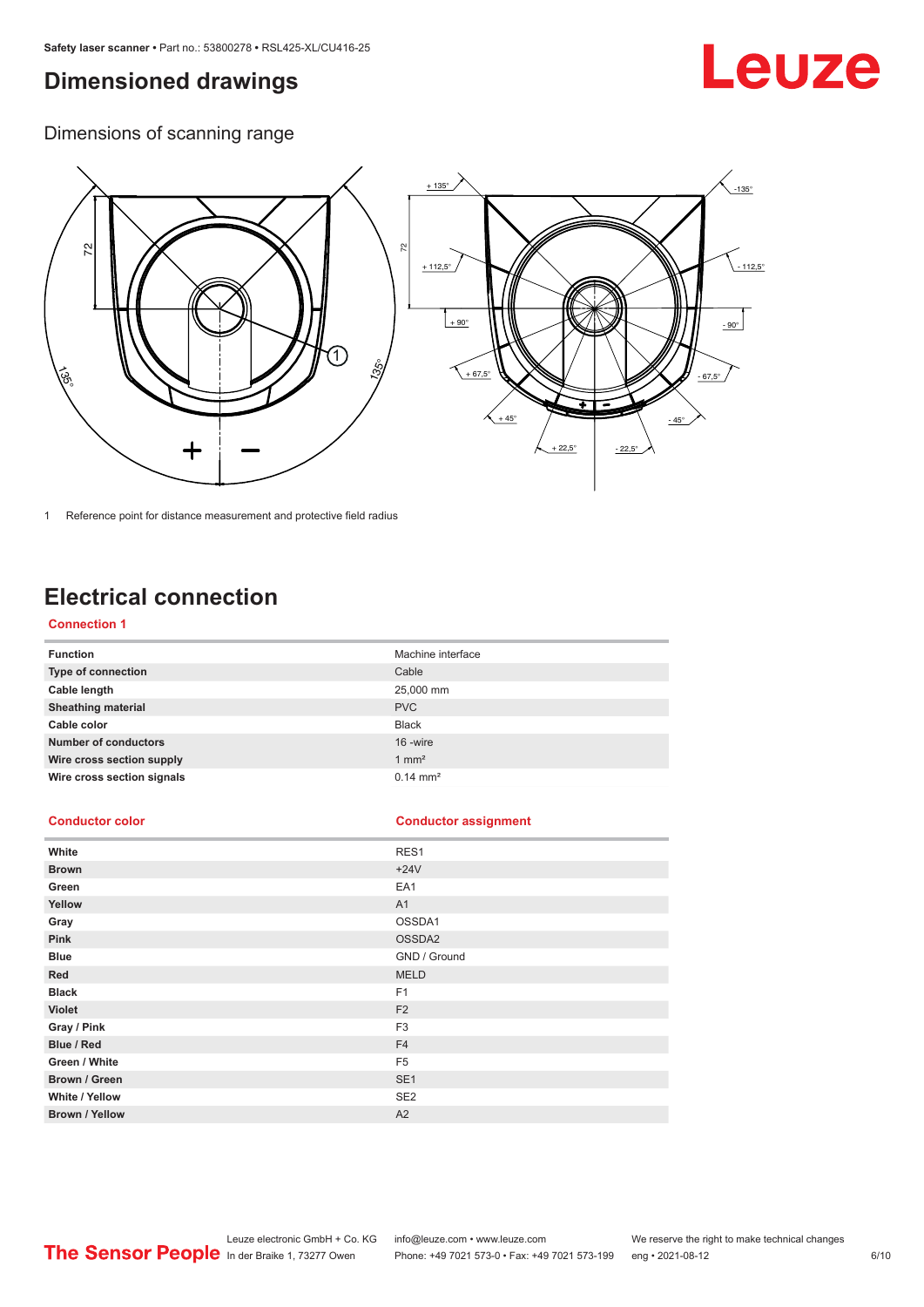## <span id="page-6-0"></span>**Electrical connection**

#### **Connection 2**

| Data interface   |
|------------------|
| Connector        |
| M12              |
| Female           |
| Metal            |
| 4-pin            |
| D-coded          |
| <b>FE/SHIELD</b> |
|                  |

| Pin | <b>Pin assignment</b> | <b>Conductor color</b> |  |
|-----|-----------------------|------------------------|--|
|     | TD+                   | Yellow                 |  |
|     | $RD+$                 | White                  |  |
|     | TD-                   | Orange                 |  |
|     | RD-                   | <b>Blue</b>            |  |
|     |                       |                        |  |

### **Diagrams**

Signal strength curves depending on the distance



2 Signal strength

3 Retro-reflector film

4 White surface

strength transmitted by the safety sensor as a function of the measured object distance and

## **Operation and display**

#### **LED Display Meaning 1** Off Device switched off **Device** switched off **Device** switched off **Device** switched of Red, continuous light **COSSD** off **COSS** Red, flashing Error Contract Contract Contract Contract Contract Contract Contract Contract Contract Contract Contract Contract Contract Contract Contract Contract Contract Contract Contract Contract Contract Contract Cont Green, continuous light OSSD on **2 2** Off **COLLEGE 2** Off **COLLEGE 2** Off **COLLEGE 2** Off **RES** deactivated or RES activated and released



Leuze electronic GmbH + Co. KG info@leuze.com • www.leuze.com We reserve the right to make technical changes<br>
The Sensor People in der Braike 1, 73277 Owen Phone: +49 7021 573-0 • Fax: +49 7021 573-199 eng • 2021-08-12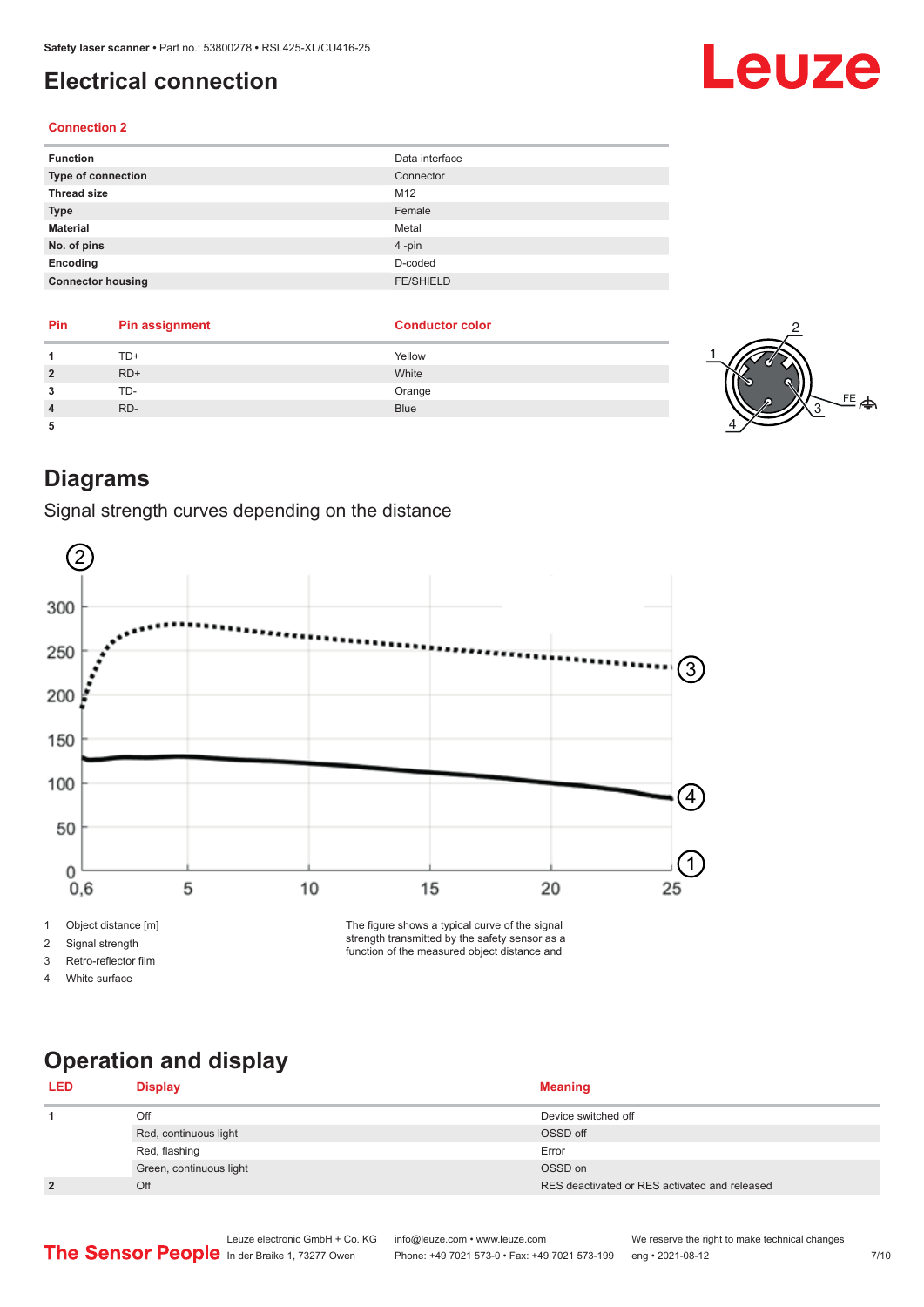## <span id="page-7-0"></span>**Operation and display**

## Leuze

| <b>LED</b>     | <b>Display</b>           | <b>Meaning</b>                                                                                                           |
|----------------|--------------------------|--------------------------------------------------------------------------------------------------------------------------|
| $\overline{2}$ | Yellow, flashing         | Protective field occupied                                                                                                |
|                | Yellow, continuous light | RES activated and blocked but ready to be unlocked - protective field<br>free and linked sensor is enabled if applicable |
| 3              | Off                      | Free warning field                                                                                                       |
|                | Blue, continuous light   | Warning field interrupted                                                                                                |
| $\overline{4}$ | Off                      | Four field mode: warning field 3 free                                                                                    |
|                | Blue, continuous light   | Four field mode: warning field 3 interrupted                                                                             |
| 5              | Yellow, flashing         | Four field mode: warning field 2 interrupted                                                                             |

## **Notes**

| Observe intended use!                                                                                                                   |
|-----------------------------------------------------------------------------------------------------------------------------------------|
| $\%$ The product may only be put into operation by competent persons.<br>$\&$ Only use the product in accordance with its intended use. |

|    | <b>WARNING! INVISIBLE LASER RADIATION - CLASS 1 LASER PRODUCT</b>                                                                                                                                                                                        |
|----|----------------------------------------------------------------------------------------------------------------------------------------------------------------------------------------------------------------------------------------------------------|
| 美洲 | The device satisfies the requirements of IEC 60825-1:2014 (EN 60825-1:2014) safety regulations for a product of laser class 1 as well as the<br>U.S. 21 CFR 1040.10 regulations with deviations corresponding to "Laser Notice No. 56" from May 8, 2019. |
|    | $\&$ Observe the applicable statutory and local laser protection requisitions.                                                                                                                                                                           |
|    | $\%$ The device must not be tampered with and must not be changed in any way.<br>There are no user-serviceable parts inside the device.<br>Repairs must only be performed by Leuze electronic GmbH + Co. KG.                                             |

## **Accessories**

## Connection technology - Interconnection cables

|   |            | Part no. | <b>Designation</b>                     | <b>Article</b>        | <b>Description</b>                                                                                                                                                                         |
|---|------------|----------|----------------------------------------|-----------------------|--------------------------------------------------------------------------------------------------------------------------------------------------------------------------------------------|
|   | 甘国語        | 50135081 | <b>KSS ET-M12-4A-</b><br>RJ45-A-P7-050 | Interconnection cable | Suitable for interface: Ethernet<br>Connection 1: Connector, M12, Axial, Male, D-coded, 4-pin<br>Connection 2: RJ45<br>Shielded: Yes<br>Cable length: 5,000 mm<br>Sheathing material: PUR  |
| C | Ö          | 50135082 | <b>KSS ET-M12-4A-</b><br>RJ45-A-P7-100 | Interconnection cable | Suitable for interface: Ethernet<br>Connection 1: Connector, M12, Axial, Male, D-coded, 4-pin<br>Connection 2: RJ45<br>Shielded: Yes<br>Cable length: 10,000 mm<br>Sheathing material: PUR |
| C | U<br>U U U | 50135083 | <b>KSS ET-M12-4A-</b><br>RJ45-A-P7-150 | Interconnection cable | Suitable for interface: Ethernet<br>Connection 1: Connector, M12, Axial, Male, D-coded, 4-pin<br>Connection 2: RJ45<br>Shielded: Yes<br>Cable length: 15,000 mm<br>Sheathing material: PUR |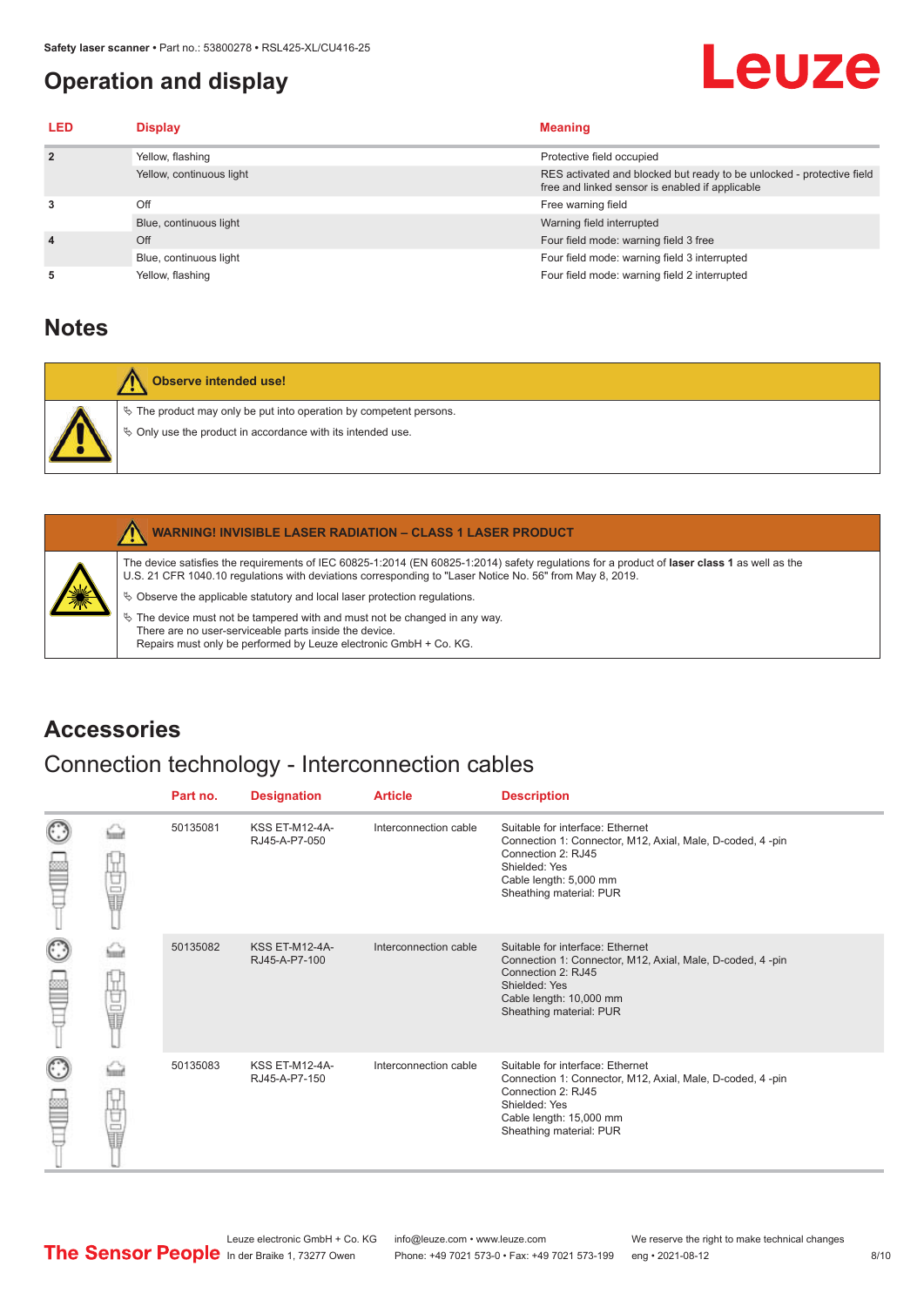### **Accessories**

## **Leuze**

## Mounting technology - Mounting brackets

| Part no. | <b>Designation</b> | <b>Article</b>   | <b>Description</b>                                                                                                                                                                                                                                                           |
|----------|--------------------|------------------|------------------------------------------------------------------------------------------------------------------------------------------------------------------------------------------------------------------------------------------------------------------------------|
| 53800134 | <b>BT840M</b>      | Mounting bracket | Application: Mounting on chamfered 90° corner<br>Dimensions: 84.9 mm x 72 mm x 205.2 mm<br>Color: Yellow, RAL 1021<br>Type of fastening, at system: Through-hole mounting<br>Type of fastening, at device: Screw type<br>Material: Metal                                     |
| 53800132 | <b>BTF815M</b>     | Mounting bracket | Application: Mounting bracket for floor mounting<br>Dimensions: $186$ mm $x$ 120 mm $x$ 288 mm<br>Scan level height: 150 mm<br>Color: Yellow, RAL 1021<br>Type of fastening, at system: Through-hole mounting<br>Type of fastening, at device: Screw type<br>Material: Metal |
| 53800133 | BTF830M            | Mounting bracket | Application: Mounting bracket for floor mounting<br>Dimensions: 186 mm x 275 mm x 288 mm<br>Scan level height: 300 mm<br>Color: Yellow, RAL 1021<br>Type of fastening, at system: Through-hole mounting<br>Type of fastening, at device: Screw type<br>Material: Metal       |

## Mounting

| Part no. | <b>Designation</b> | <b>Article</b> | <b>Description</b>                                             |
|----------|--------------------|----------------|----------------------------------------------------------------|
| 53800131 | BTP800M            | Loop guard     | Dimensions: 160 mm x 169 mm<br>Color: Black<br>Material: Metal |

### **General**

| Part no. | <b>Designation</b> | <b>Article</b> | <b>Description</b>                                                          |
|----------|--------------------|----------------|-----------------------------------------------------------------------------|
| 430400   | RS4-clean-Set1     | Cleaning set   | Number of cleaning cloths: 40 Piece(s)<br>Content of cleaning fluid: 150 ml |

### Services

| Part no. | <b>Designation</b> | <b>Article</b>                                  | <b>Description</b>                                                                                                                                                                                                                                                                                                                                                                                                                                                                                      |
|----------|--------------------|-------------------------------------------------|---------------------------------------------------------------------------------------------------------------------------------------------------------------------------------------------------------------------------------------------------------------------------------------------------------------------------------------------------------------------------------------------------------------------------------------------------------------------------------------------------------|
| S981051  | CS40-I-141         | Safety inspection<br>"Safety laser<br>scanners" | Details: Checking of a safety laser scanner application in accordance with<br>current standards and quidelines. Inclusion of the device and machine data in<br>a database, production of a test log per application.<br>Conditions: It must be possible to stop the machine, support provided by<br>customer's employees and access to the machine for Leuze employees must<br>be ensured.<br>Restrictions: Travel costs and accommodation expenses charged separately<br>and according to expenditure. |